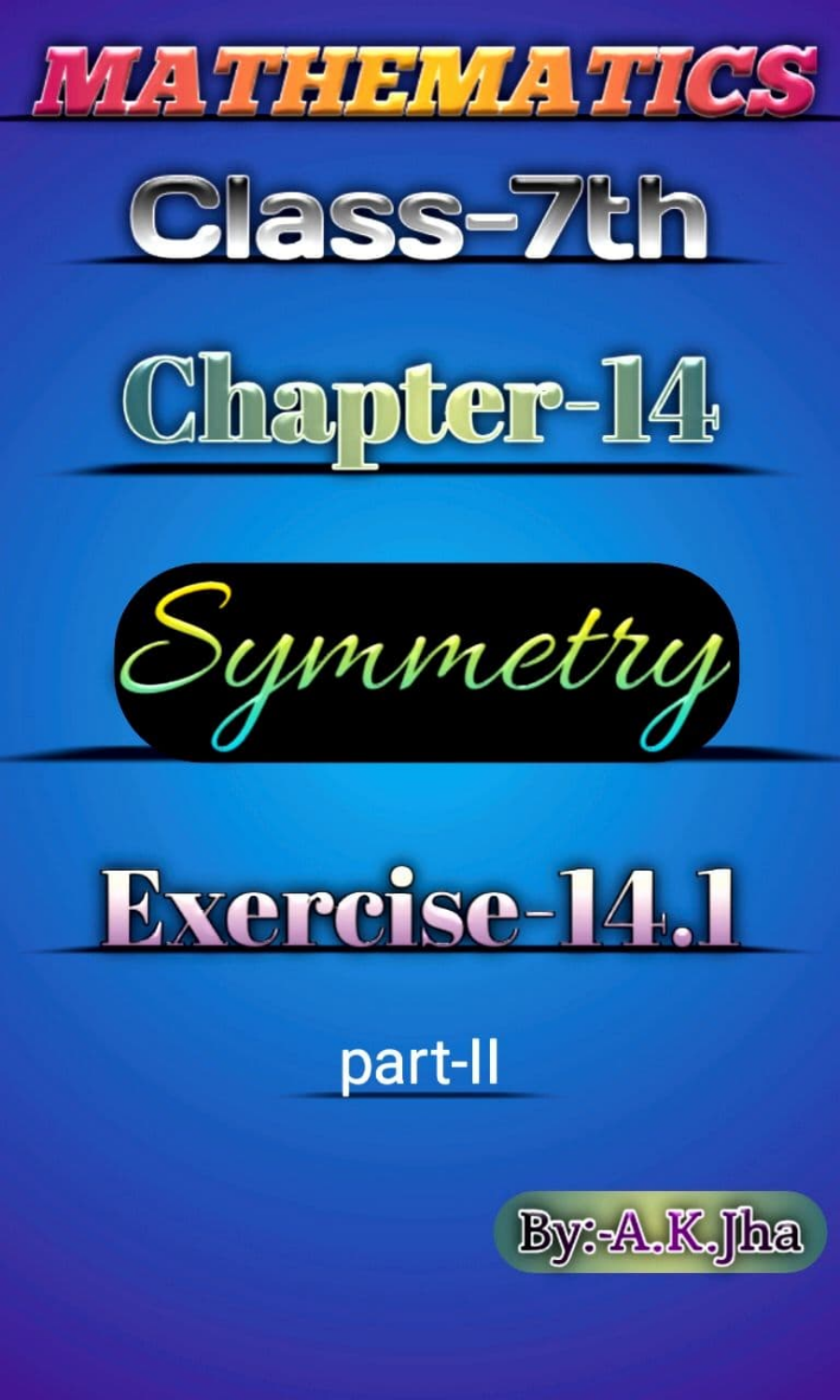#### Question 5:

Copy the figure given here:

Take any one diagonal as a line of symmetry and shade a few more squares to make the figure symmetric about a diagonal. Is there more than one way to do that? Will the figure be symmetric about both the diagonals?



### Answer 5:

Answer figures are:



Yes, there is more than one way.

Yes, this figure will be symmetric about both the diagonals.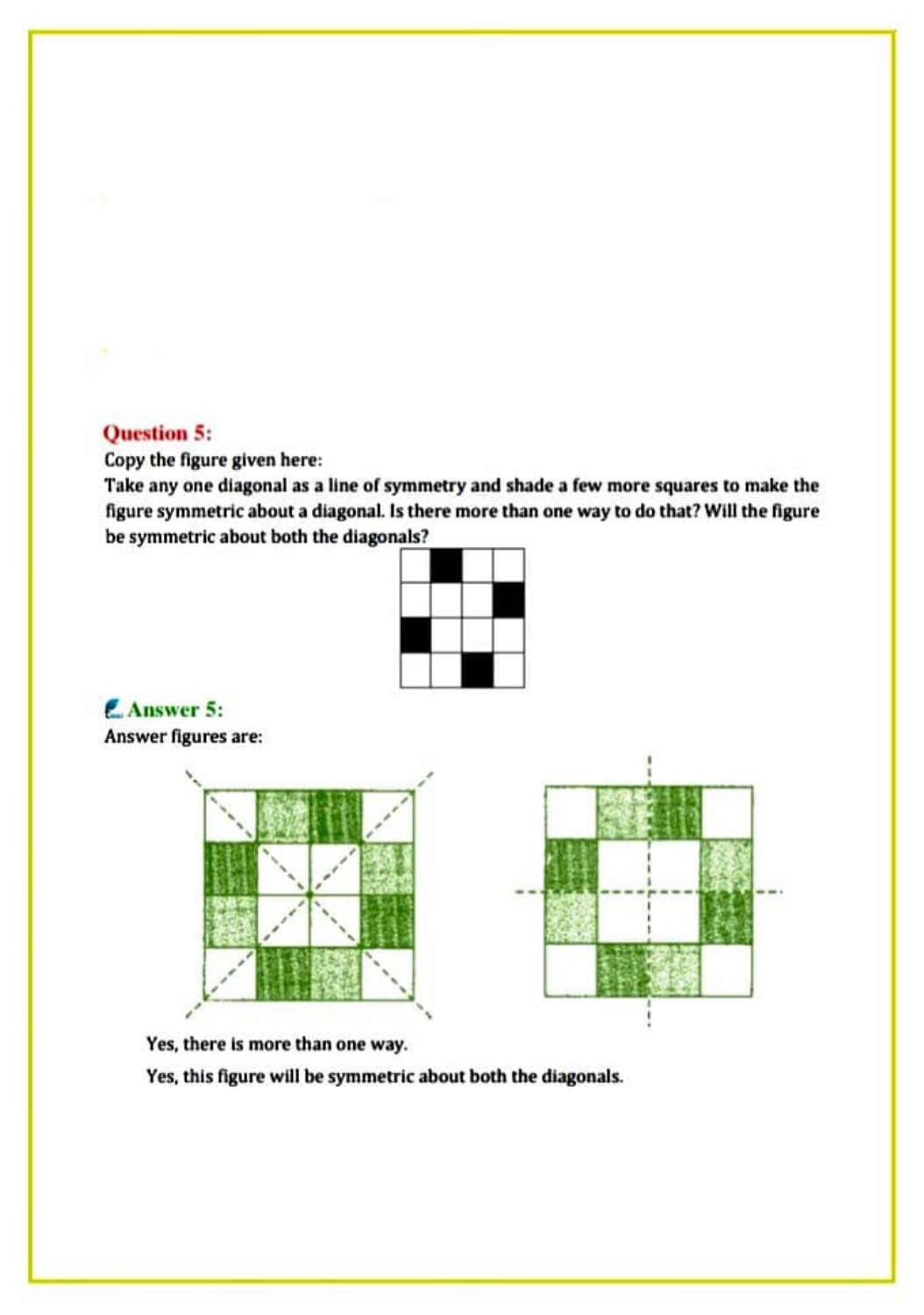#### Question 6:



Copy the diagram and complete each shape to be symmetric about the mirror line(s):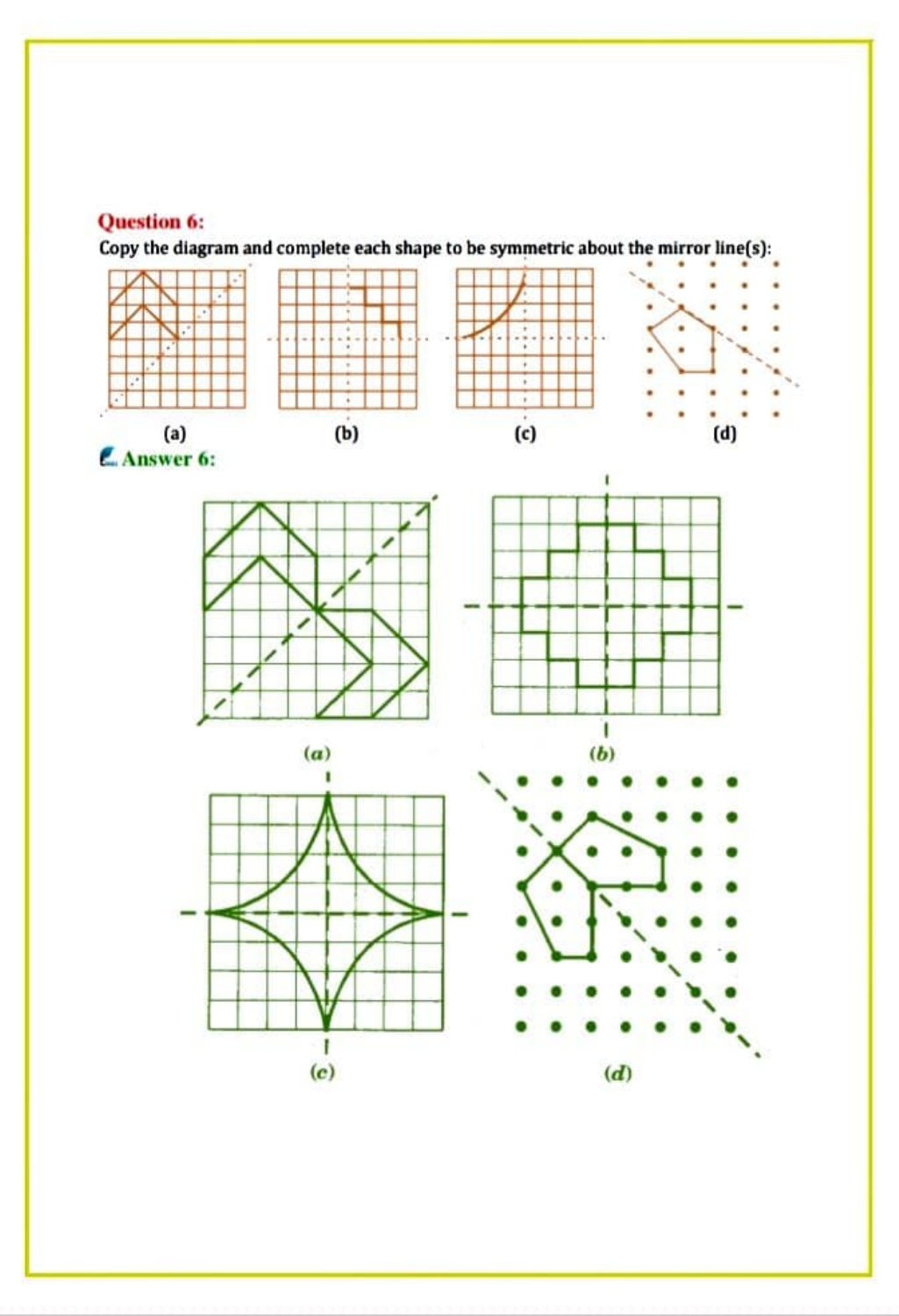#### Question 7

State the number of lines of symmetry for the following figures:<br>
(a) An equilateral triangle (b) An isosceles triangle (c) A scalene triangle

- 
- -
- (d) A square (e) A rectangle
- 
- (f) A rhombus
- (g) A parallelogram
- (h) A quadrilateral
- (i) A regular hexagon

#### (j) A circle EAnswer 7:

| S.No. | <b>Figure's name</b>        | <b>Diagram</b> with<br>symmetry | <b>Number of lines</b>  |
|-------|-----------------------------|---------------------------------|-------------------------|
| (a)   | <b>Equilateral triangle</b> |                                 | $\overline{\mathbf{3}}$ |
| (b)   | Isosceles triangle          |                                 | 1                       |
| (c)   | Scalene triangle            |                                 | 0                       |
| (d)   | Square                      |                                 | 4                       |
| (e)   | Rectangle                   |                                 | 2                       |
| (f)   | <b>Rhombus</b>              |                                 | 2                       |
| (g)   | Parallelogram               |                                 | $\bf{0}$                |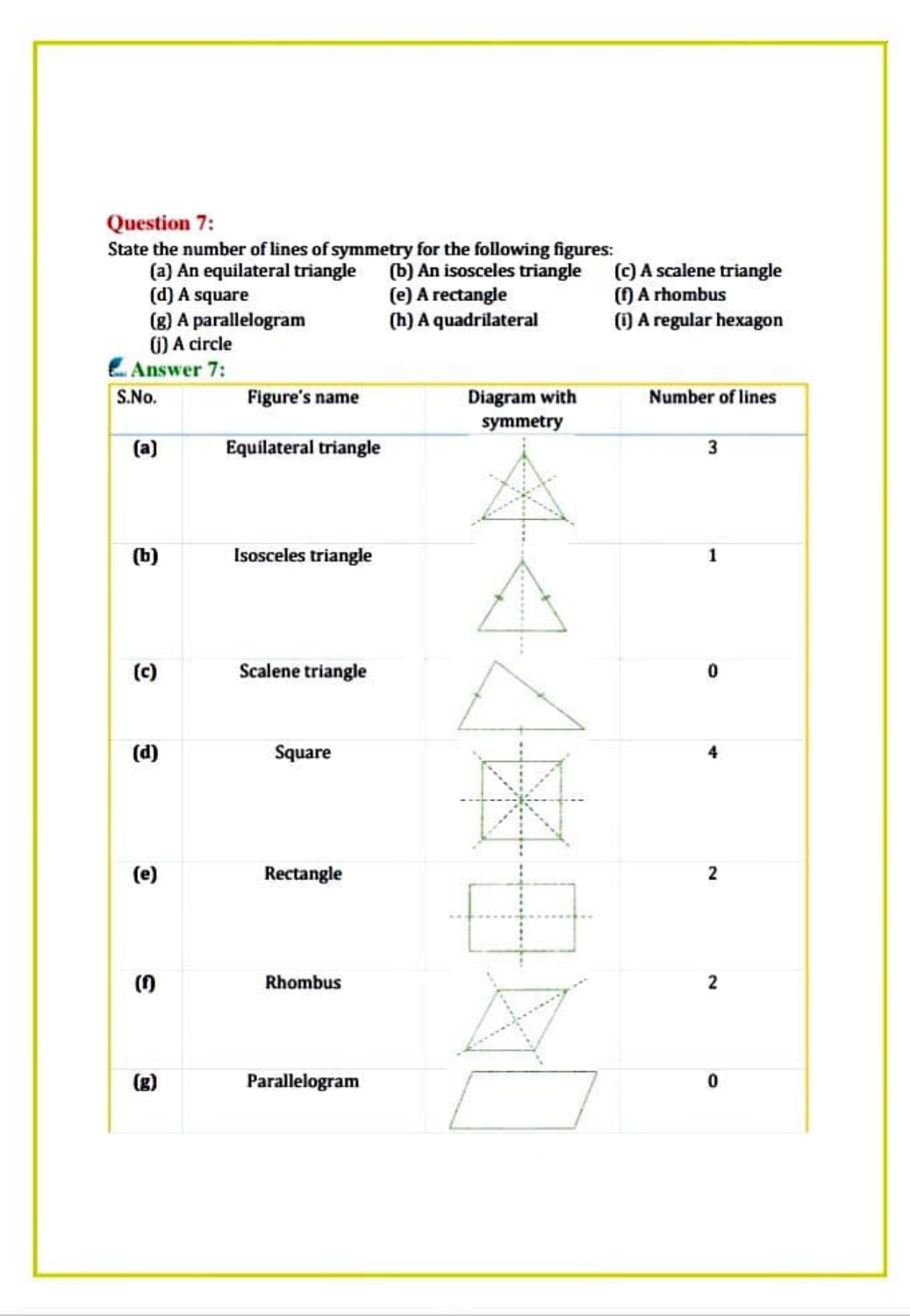

#### Question 8:

What letters of the English alphabet have reflectional symmetry (i.e., symmetry related to mirror reflection) about.

(a) a vertical mirror

(b) a horizontal mirror

(c) both horizontal and vertical mirrors

#### Answer 8:

(a) Vertical mirror- A, H, 1, M,0, T, U, V, W, X and Y

|                                                   | mirror |             |  |  | mirror |   |   |  |
|---------------------------------------------------|--------|-------------|--|--|--------|---|---|--|
|                                                   |        |             |  |  |        | U | Н |  |
|                                                   | н      |             |  |  |        |   |   |  |
|                                                   |        |             |  |  |        | W |   |  |
|                                                   | M      |             |  |  |        | x |   |  |
|                                                   | o      | 0           |  |  |        | Y |   |  |
|                                                   | т      | т           |  |  |        |   |   |  |
| (b) Horizontal mirror - B, C, D, E, H, I, O and X |        |             |  |  |        |   |   |  |
|                                                   | в      | c           |  |  | н      |   |   |  |
| mirror                                            |        |             |  |  |        |   |   |  |
|                                                   | в      | $\mathbf C$ |  |  | н      |   |   |  |
|                                                   |        |             |  |  |        |   |   |  |

(c) Both horizontal and vertical mirror - H, I, O and X